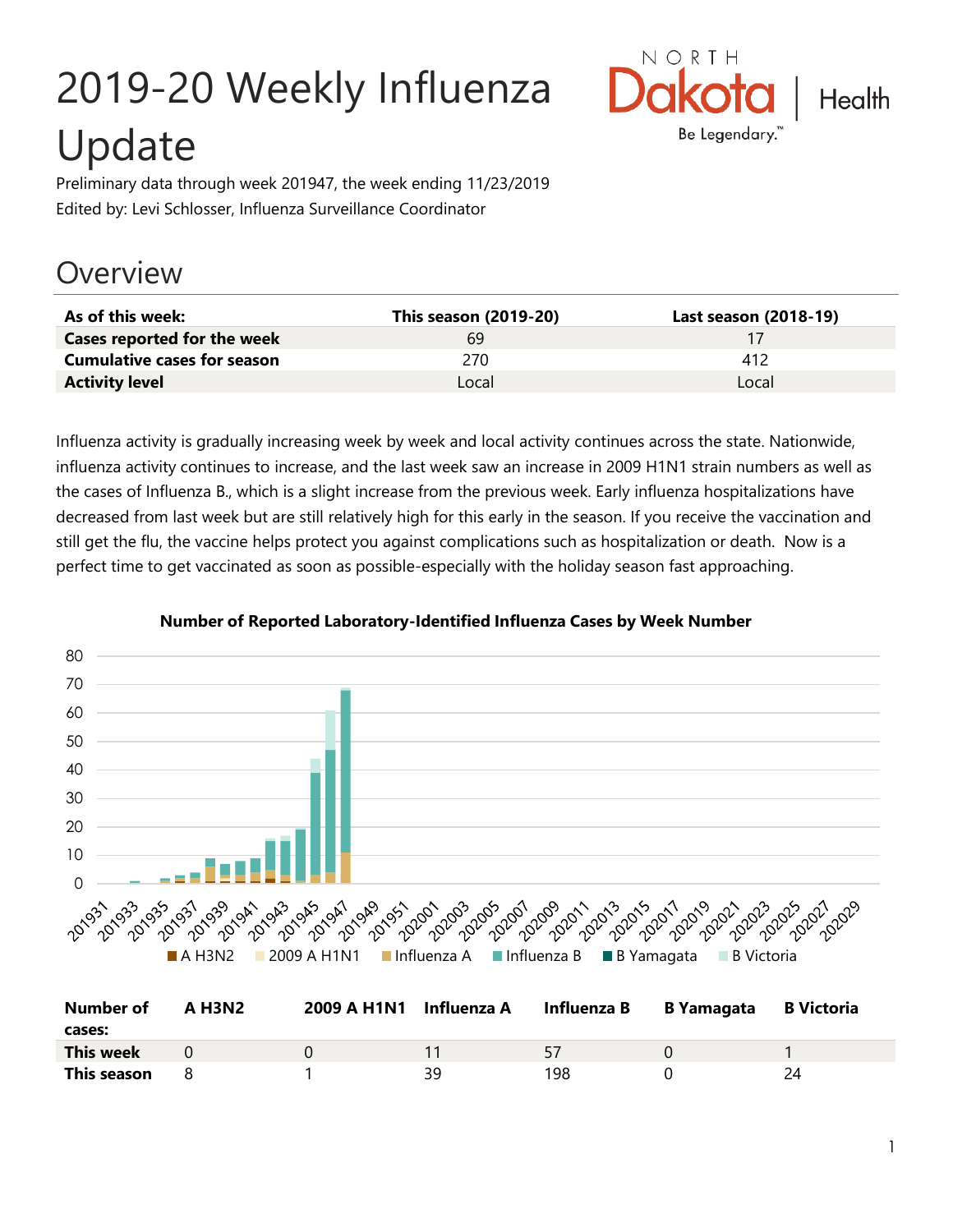Laboratory-confirmed influenza is a reportable disease in North Dakota. Influenza "cases" include people that have tested positive for influenza in a healthcare setting. It does not include people with influenza who did not seek healthcare, or who were diagnosed without a lab test, which is common. The true number of people with influenza in North Dakota is underrepresented, but case data allows us to see where and in what populations influenza is circulating. It also provides context regarding how the current season compares with previous seasons. Find more information about cases on [www.ndflu.com.](file://///nd.gov/doh/DOH-DATA/MSS/DC/PROGRAM/IMMUNE/Immunize/Influenza/Inf18-19/Surveillance/Weekly%20Summaries/www.ndflu.com)



## Case Demographics

#### Cases by **County**



© GeoNames, Navteq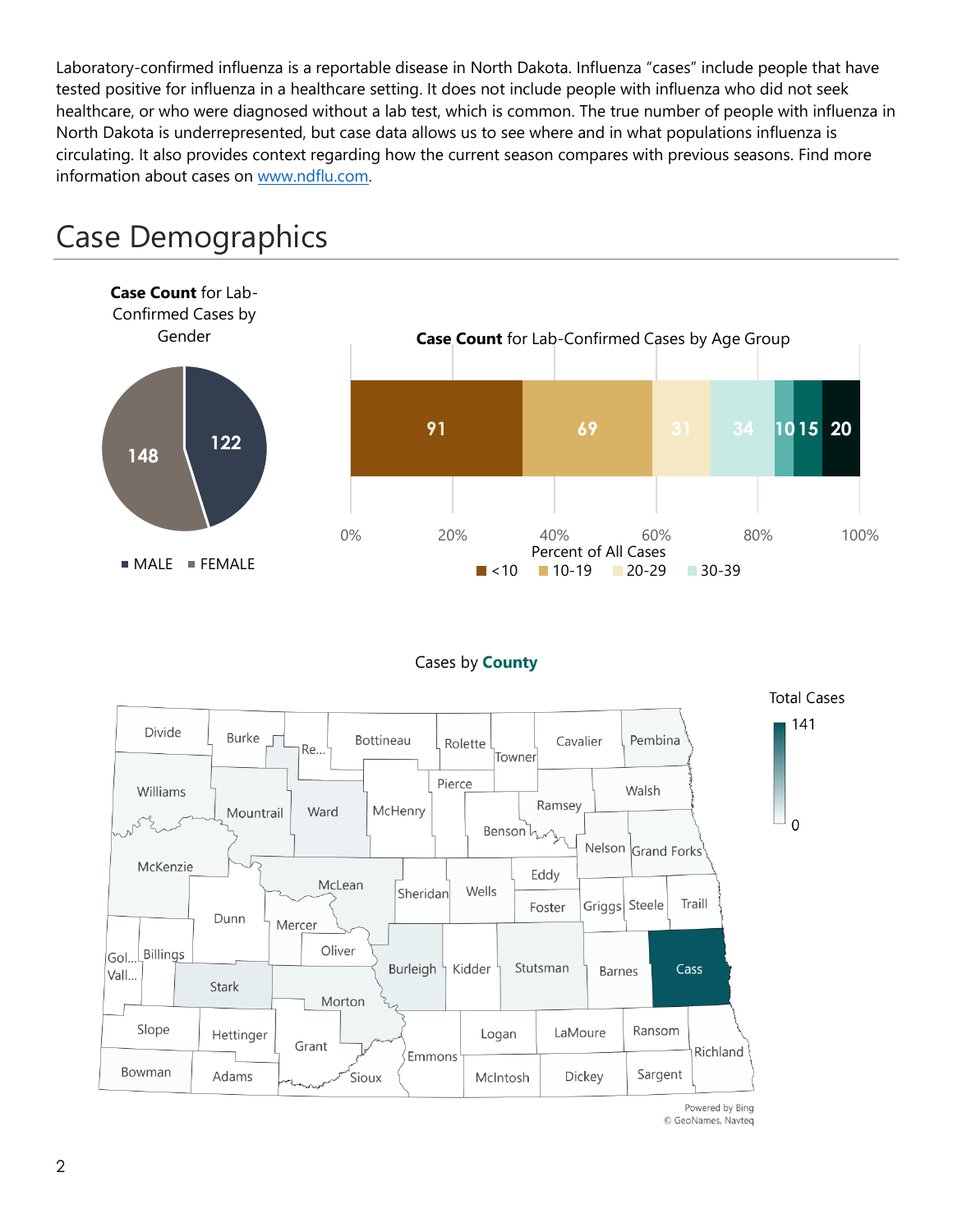# **Outbreaks**

During the influenza season, influenza outbreaks are common anywhere people gather, including schools, child care centers, and health care facilities. Outbreaks of influenza or influenza-like illness may be reported to the NDDoH. The following outbreaks have been reported this season:

| <b>Setting</b>              | <b>Number of outbreaks</b> | <b>Identified pathogens</b> |
|-----------------------------|----------------------------|-----------------------------|
| Long Term Care, Basic Care, |                            |                             |
| <b>Assisted Living</b>      |                            |                             |
| <b>Schools</b>              |                            |                             |
| <b>Child Care Centers</b>   |                            |                             |
|                             |                            |                             |

## Surveillance Programs

In addition to case reporting, the NDDoH uses a variety information sources to fully describe of what is happening during the influenza season.

#### Hospitalizations

This season, the NDDoH has introduced a new influenza hospitalization surveillance program. Select North Dakota hospitals report the number influenza-related hospitalizations weekly to the NDDoH. Because this surveillance methodology is new, hospitalization numbers this year may not be comparable to previous years.



| <b>Total number of</b>   |    |  |  |  |
|--------------------------|----|--|--|--|
| <b>Hospitalizations:</b> |    |  |  |  |
| This week                | 2  |  |  |  |
| This season              | 10 |  |  |  |
|                          |    |  |  |  |

#### Deaths

Data on pneumonia and influenza deaths is obtained from Vital Records and based on the cause of death listed on the death certificate.

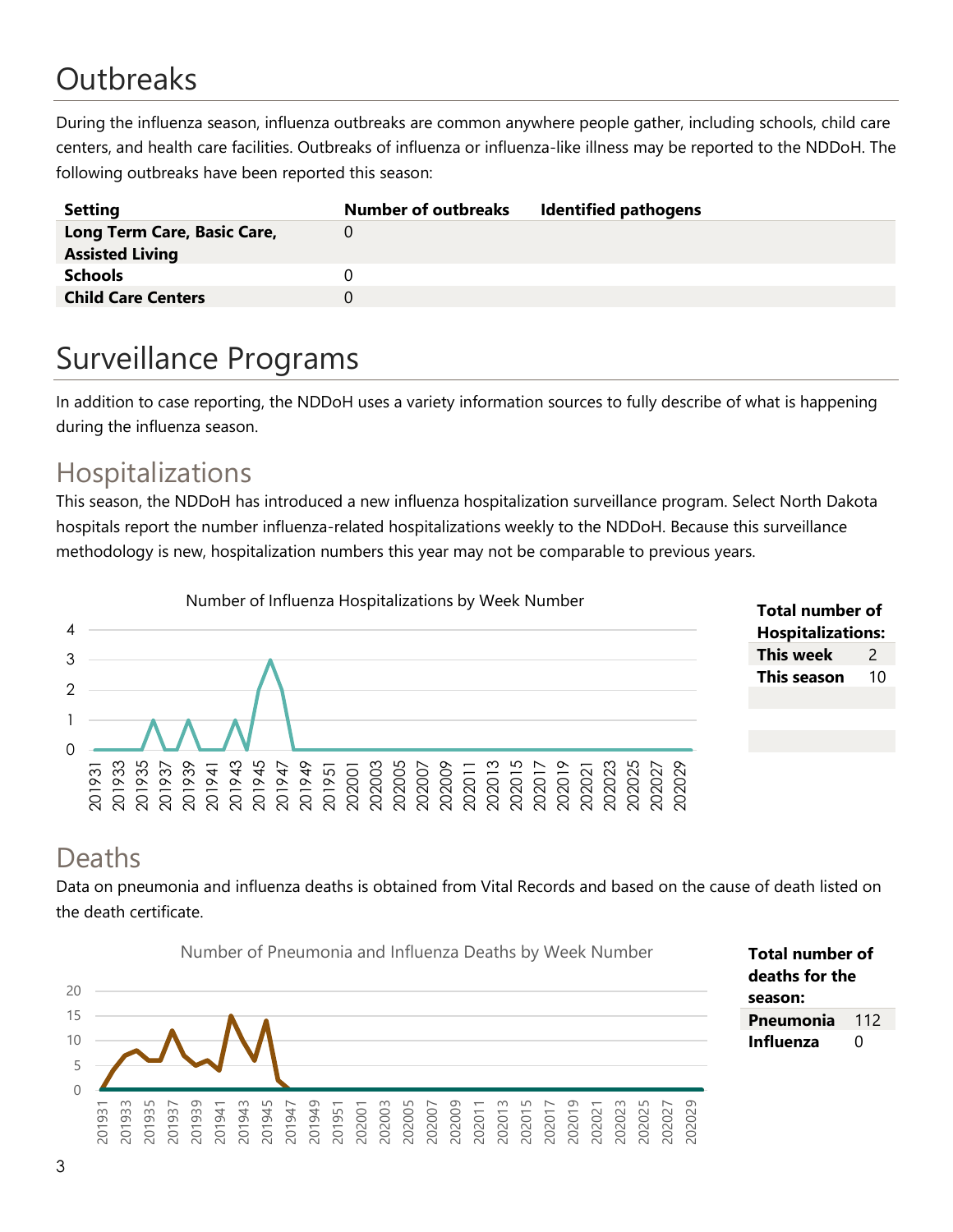## Outpatient Influenza-like Illness

The NDDoH participates in the national U.S. Outpatient Influenza-like Illness Surveillance Network (ILINet). Data from participating outpatient providers in North Dakota are pooled to create a state-wide estimate for the weekly percent of healthcare visits due to influenza-like illness (ILI). Patients presenting with a fever of 100ºF or greater and a cough and/or sore throat are considered to have ILI. For more information on state and national ILINet data, see **FluView** [Interactive.](https://gis.cdc.gov/grasp/fluview/fluportaldashboard.html)



Percent of Outpatient Visits Due to Influenza-like Illness by Week, Current and Previous Season

#### Sentinel Laboratory Data

The NDDoH receives influenza and RSV testing data from participating sentinel laboratories across the state. The total number of positive tests and the total number of tests conducted are reported and used to create a state-wide percent positivity statistic. For influenza, percent positivity of 10% or greater indicates "season level" influenza activity.

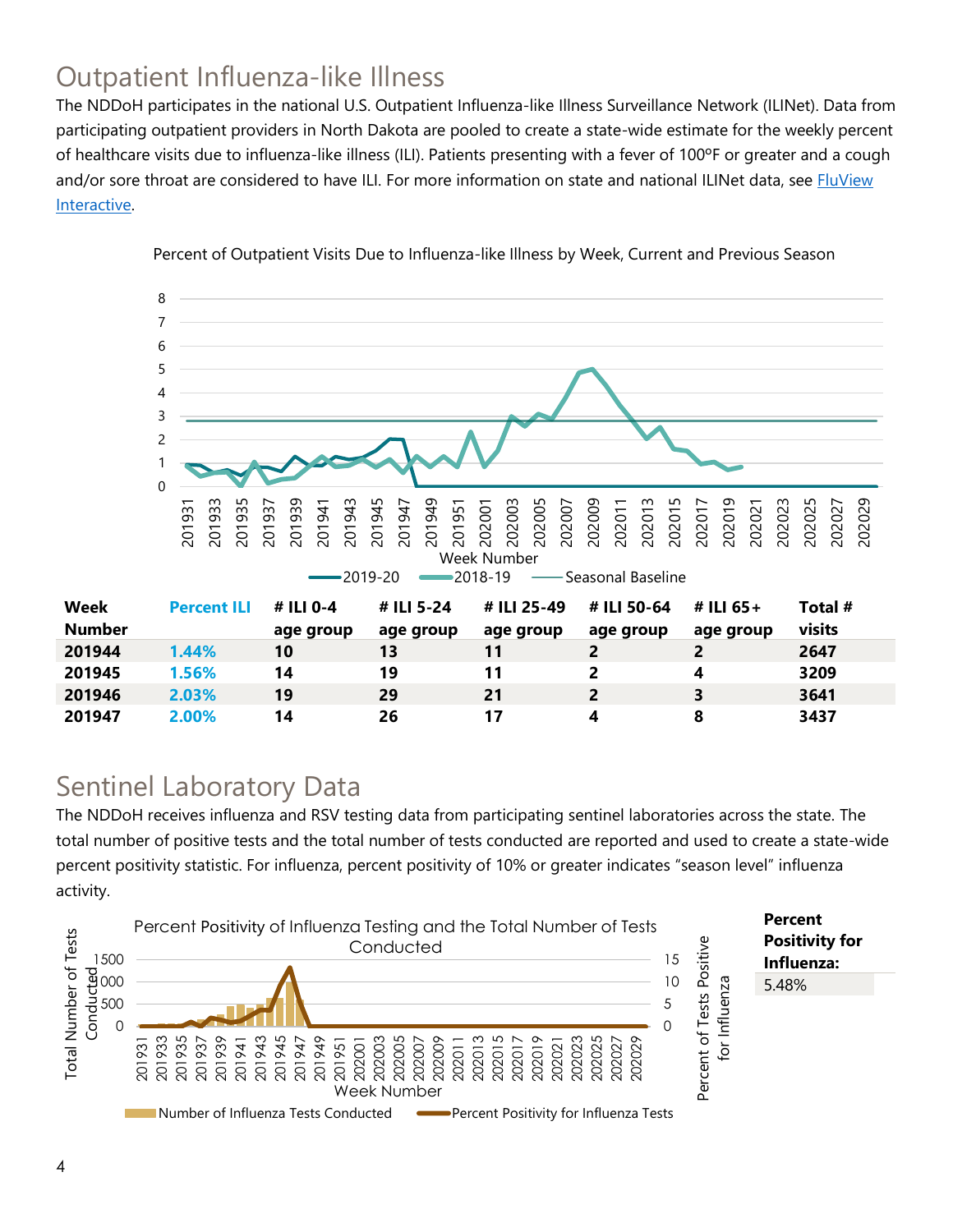

#### School Absenteeism

During the influenza season, increases in school absenteeism data can be used as an early indicator for influenza circulation. The NDDoH received absenteeism data from a majority of schools in the state. Data here include absences for all reasons.



## Multi-season Comparison